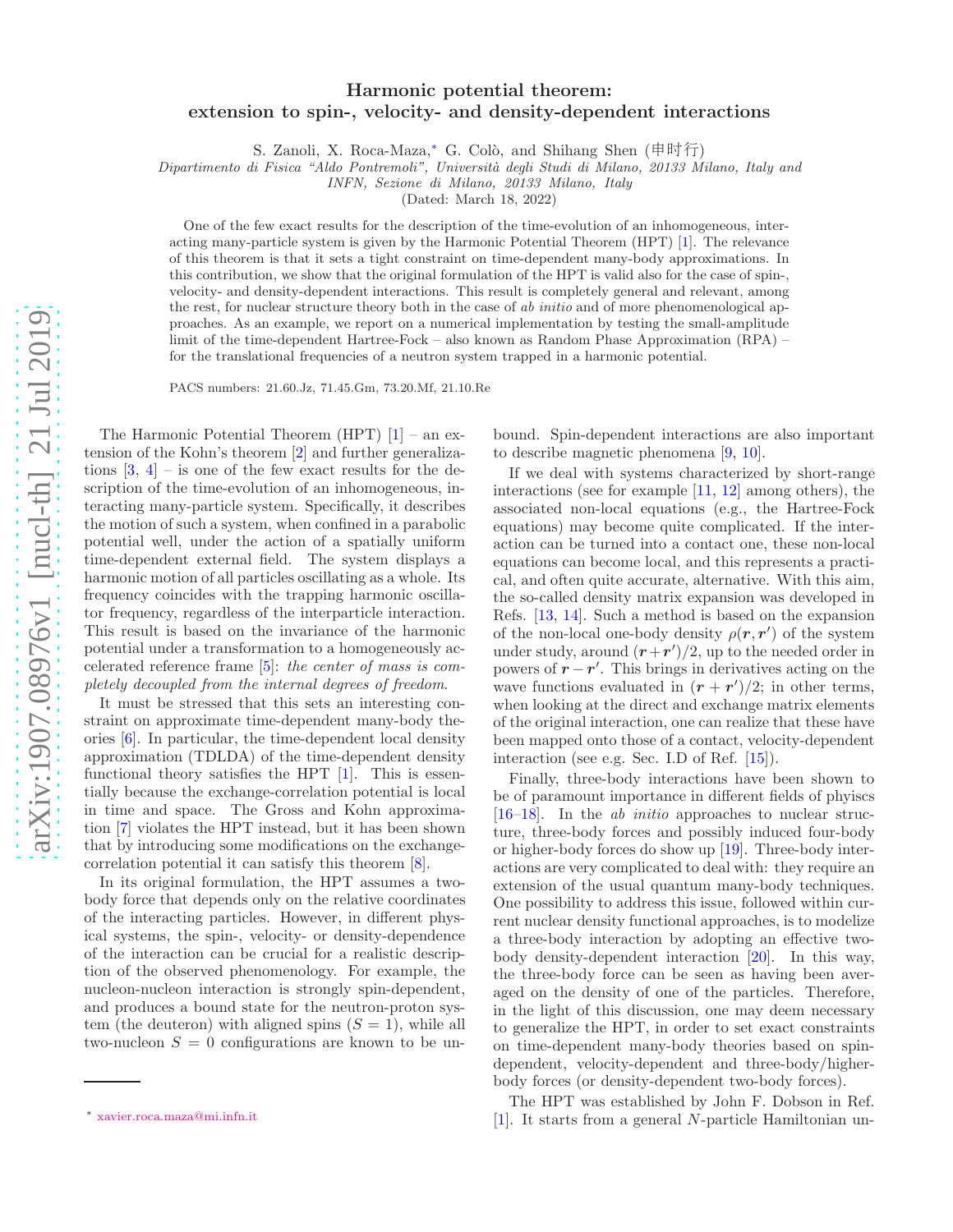der the action of an external time-dependent and homogeneous field of the type  $-F(t)$ ,

<span id="page-1-0"></span>
$$
\mathcal{H}(\lbrace \boldsymbol{r}_i \rbrace) = \mathcal{H}_0 - \boldsymbol{F}(t) \cdot \sum_{j=1}^N \boldsymbol{r}_j \;, \tag{1}
$$

where  $\{r_i\} = r_1, \ldots, r_N$  and  $\mathcal{H}_0$  corresponds to the unperturbed Hamiltonian for the N interacting particles that are trapped in a harmonic potential, that is,

$$
\mathcal{H}_0 = \sum_{i=1}^N \left[ -\frac{\hbar^2 \nabla_i^2}{2m} + \frac{1}{2} \mathbf{r}_i \cdot \mathbf{K} \cdot \mathbf{r}_i \right] + \frac{1}{2} \sum_{j \neq k=1}^N V(\{|\mathbf{r}_j - \mathbf{r}_k|\}),\tag{2}
$$

where  $\boldsymbol{K}$  is the spring-constant matrix of the harmonic trap. It is important to mention that a suitable choice of  $K$  may allow one to modelize very different physical systems such as non-neutral quantum wires or dots [\[21,](#page-4-19) [22\]](#page-4-20), Hooke's atoms [\[23](#page-4-21), [24\]](#page-4-22), Hooke's species [\[25\]](#page-4-23), or spherical nuclei [\[18](#page-4-16)], among others. In the original formulation  $V({[r_j - r_k]})$  was an arbitrary two-particle potential which depends on the relative coordinates of particles  $j$ and k.

In the present contribution, we generalize Eq. [\(1\)](#page-1-0) and consider an arbitrary velocity- and density-dependent interaction that preserves, as it should, Galilean invariance. In addition, we trivially generalize  $V(\{|\mathbf{r}_i - \mathbf{r}_k|\})$  to depend on spin  $\sigma$  and isospin  $\tau$  as well,

<span id="page-1-2"></span>
$$
V = V_C({\vert \mathbf{r}_j - \mathbf{r}_k \vert}) + V_S({\vert \mathbf{r}_j - \mathbf{r}_k \vert})\boldsymbol{\sigma}_j \cdot \boldsymbol{\sigma}_k ++ V_T({\vert \mathbf{r}_j - \mathbf{r}_k \vert})\boldsymbol{\tau}_j \cdot \boldsymbol{\tau}_k + V_{ST}({\vert \mathbf{r}_j - \mathbf{r}_k \vert})\boldsymbol{\sigma}_j \cdot \boldsymbol{\sigma}_k \boldsymbol{\tau}_j \cdot \boldsymbol{\tau}_k.
$$
\n(3)

To study the time evolution of such a system, given the specific type of external perturbation in Eq. (1), the HPT considers a position-independent and timedependent shift  $x(t)$  of the wave function  $\Psi_0$  that is solution of the unperturbed Hamiltionian. In mathematical form, the time-evolved wave function can be written as follows,

<span id="page-1-1"></span>
$$
\Psi_{\text{HPT}}(\lbrace \mathbf{r}_i \rbrace, t) = e^{-i\frac{E_0}{\hbar}t - iNS(t) + i\frac{N}{\hbar}m\frac{d\mathbf{x}}{dt} \cdot \mathbf{R}} \Psi_0(\lbrace \bar{\mathbf{r}}_i \rbrace) , \tag{4}
$$

where  $\bar{r}_j \equiv \bm{r}_j - \bm{x}(t)$ ,  $\bm{R} \equiv \frac{1}{N} \sum_{j=1}^{N} \bm{r}_j$  and the phase  $S(t)$ is defined as

$$
S(t) = \frac{1}{\hbar} \int_0^t \left[ \frac{1}{2} m \dot{x}(t')^2 - \frac{1}{2} x(t') \cdot \boldsymbol{K} \cdot x(t') \right] dt' \ . \tag{5}
$$

We note that  $\Psi_0$  is stationary when referred to the accelerated frame  $\bar{r}$  and that the phase shift  $S(t)$  brings it back to the rest frame  $r$  [\[1\]](#page-4-0).  $E_0$  is the corresponding eigenenergy.

The original HPT proofs that  $\Psi_{\text{HPT}}(\{r_i\}, t)$ , as written in Eq. [\(4\)](#page-1-1), is a solution of the time-dependent many-body Schrödinger equation

$$
\mathcal{H}(\lbrace \mathbf{r}_i \rbrace, t) \Psi_{\text{HPT}}(\lbrace \mathbf{r}_i \rbrace, t) = i\hbar \frac{\partial}{\partial t} \Psi_{\text{HPT}}(\lbrace \mathbf{r}_i \rbrace, t) , \quad (6)
$$

provided that  $x(t)$  follows the classical harmonic oscillator equation (cf. Appendix B of Ref. [\[26\]](#page-4-24)),

$$
m\ddot{x} = -\mathbf{K} \cdot \mathbf{x} + \mathbf{F}(t) \ . \tag{7}
$$

Later, it has been shown that the HPT wave function can be derived from first principles via the Feynman Path Integral method [\[27,](#page-4-25) [28](#page-4-26)] and the interaction representation of quantum mechanics [\[29\]](#page-4-27). Following, for example, the proof via the operator method (Appendix B.1 of Ref. [\[26\]](#page-4-24)), one realizes that the interactions that depend on the spin and/or isospin do not modify the proof of the HPT. Specifically, the general interaction [\(3\)](#page-1-2) proposed here does not modify the value of the commutators shown in Eqs. (B16-B19) of Ref. [\[26](#page-4-24)],

<span id="page-1-3"></span>
$$
\left[\frac{i}{\hbar}Nm\dot{\boldsymbol{x}}\cdot\boldsymbol{R},\mathcal{H}_0\right] = -N\dot{\boldsymbol{x}}\cdot\boldsymbol{P},\qquad(8)
$$

$$
\left[\frac{i}{\hbar}Nm\dot{\mathbf{x}}\cdot\mathbf{R},\left[\frac{i}{\hbar}Nm\dot{\mathbf{x}}\cdot\mathbf{R},\mathcal{H}_0\right]\right]=Nm\dot{\mathbf{x}}^2,\tag{9}
$$

$$
-\frac{i}{\hbar}N\boldsymbol{x}\cdot\boldsymbol{P},\mathcal{H}_0\bigg] = -N\boldsymbol{x}\cdot\boldsymbol{K}\cdot\boldsymbol{R},\,(10)
$$

$$
\left[-\frac{i}{\hbar}N\boldsymbol{x}\cdot\boldsymbol{P},\left[-\frac{i}{\hbar}N\boldsymbol{x}\cdot\boldsymbol{P},\mathcal{H}_0\right]\right]=N\boldsymbol{x}\cdot\boldsymbol{K}\cdot\boldsymbol{x},\quad(11)
$$

which are at the center of the proof. Note that we have defined  $\boldsymbol{P} \equiv \sum_{j}^{N} p_j/N$ , being  $p_j$  the conjugate variables with respect to  $r_j$ .

The interaction  $V$  of any non-relativistic system should preserve Galilean invariance. For a velocity- or momentum-dependent interaction, the simplest combination of the momenta that preserves Galilean invariance is  $p_i-p_j$ . Hence, it is immediate to show that commutators in Eqs. [\(8-9\)](#page-1-3) will not change, as

$$
\left[\frac{i}{\hbar}Nm\dot{\boldsymbol{x}}\cdot\boldsymbol{R},\boldsymbol{p}_i-\boldsymbol{p}_j\right]=\frac{i}{\hbar}m\sum_{k=1}^N[\dot{\boldsymbol{x}}\cdot\boldsymbol{r}_k,\boldsymbol{p}_i-\boldsymbol{p}_j]=0\ .\ (12)
$$

More generally, it has been verified that, in the case of any Galilean invariant interaction  $V$ ,

<span id="page-1-4"></span>
$$
[f(\mathbf{r}), V] = 0 \tag{13}
$$

for any local operator  $f(r)$  that is only function of the spatial coordinates (cf. Eq.  $(6.4)$  of Ref.  $[30]$ ). We note that the latter expression is not only valid for zerorange velocity-dependent forces, but also for finite-range forces with exchange terms. Regarding commutators in Eqs. [\(10-11\)](#page-1-3), they are trivially unchanged. It must be stressed that three- (or many-) body forces depending on the relative coordinates of the involved particles would not modify the proof of the HPT [i.e., commutators in Eqs.  $(8-11)$  remain as they are.

Often, in nuclear physics, it has become customary to take into account medium effects by adopting effective two-body, density-dependent forces. As an example, within a Hartree-Fock (HF) calculation for an even-even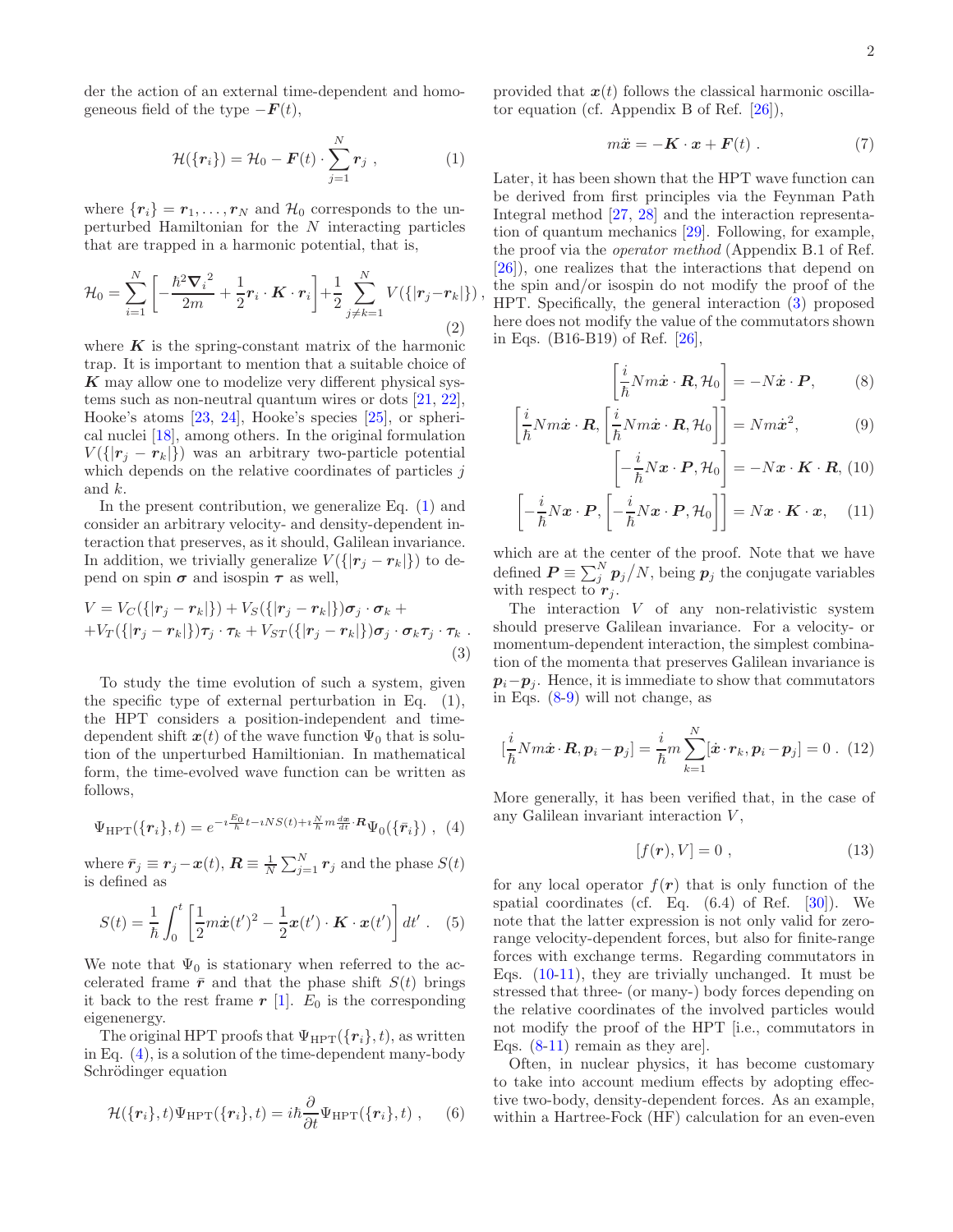nucleus, one can show that a zero-range three-body interaction of the type

$$
V^{(3)} = g\delta(\mathbf{r}_1 - \mathbf{r}_2)\delta(\mathbf{r}_2 - \mathbf{r}_3)
$$
 (14)

is equivalent to a two-body density-dependent force of the form [\[31\]](#page-4-29)

<span id="page-2-0"></span>
$$
V^{(3)} = g \frac{1 + P_{\sigma}}{6} \delta(r_1 - r_2) \rho \left(\frac{r_1 + r_2}{2}\right), \qquad (15)
$$

where  $P_{\sigma}$  is the exchange operator between particles 1 and 2 in the spin space. This equivalence is not valid, strictly speaking, beyond HF [\[32](#page-4-30)]; density-dependemt forces should be taken as a mere phenomenological way to mimic many-body effects. It has been shown, since a few decades, that a fractional power  $(\alpha < 1)$  of the density  $(\rho^{\alpha})$  is more appropriate if one wishes to accurately describe at the same time nuclear bulk properties and

nuclear excitations (cf., for instance, [\[33](#page-4-31)[–35\]](#page-4-32)).  $\alpha < 1$  is needed for a realistic description of the nuclear incompressibility [\[36](#page-4-33)].

For density-dependent forces such as the one in Eq. [\(15\)](#page-2-0), one needs to evaluate the corresponding part of the commutators in Eqs.  $(8-11)$  assuming that  $\mathcal{H}_0$ explicitly depends on the one-body density,

<span id="page-2-2"></span>
$$
\rho(\mathbf{r},t) \equiv \frac{1}{N} \int d\mathbf{r}_2 \dots d\mathbf{r}_N \Psi^{\dagger}(\mathbf{r},\mathbf{r}_2 \dots \mathbf{r}_N,t) \Psi(\mathbf{r},\mathbf{r}_2 \dots \mathbf{r}_N,t).
$$
\n(16)

Here,  $\Psi$  labels the general many-body wave function. In the case of the HPT wave function [\(4\)](#page-1-1), the density of the system is invariant under the solid shift  $x(t)$ , that is,  $\rho(\mathbf{r}, t) = \rho(\bar{\mathbf{r}})$ , where  $\rho(\bar{\mathbf{r}})$  is the static one-body density solution of  $\mathcal{H}_0(\bar{r})$ . Hence,  $[\mathcal{H}_0(\bar{r}), \rho(\bar{r})] = 0$ . Expanding the latter commutator expression one finds

<span id="page-2-1"></span>
$$
[\mathcal{H}_0(\bar{r}), \rho(\bar{r})] = 0
$$
  
= 
$$
\left[\sum_{j=1}^N \frac{\bar{p}_j^2}{2m}, \rho(\bar{r})\right] + \frac{1}{2} \left[\sum_{j=1}^N \bar{r}_j \cdot \mathbf{K} \cdot \bar{r}_j, \rho(\bar{r})\right] + \frac{1}{2} \left[\sum_{j \neq k=1}^N V(\{|\bar{r}_j - \bar{r}_k|\}), \rho(\bar{r})\right]
$$
(17)

$$
= \left[\sum_{j=1}^{N} \frac{(\boldsymbol{p}_j - \boldsymbol{p}_x)^2}{2m}, \rho(\bar{\boldsymbol{r}})\right] = \sum_{j=1}^{N} \frac{1}{2m} \Big(\left[\boldsymbol{p}_j^2, \rho(\bar{\boldsymbol{r}})\right] + \left[\boldsymbol{p}_x^2, \rho(\bar{\boldsymbol{r}})\right] - 2\left[\boldsymbol{p}_x \cdot \boldsymbol{p}_j, \rho(\bar{\boldsymbol{r}})\right]\Big),\tag{18}
$$

where  $p_x = i\hbar \partial/\partial x$ . The second commutator at the r.h.s. of Eq. [\(17\)](#page-2-1) is trivially zero, and the third one is also zero due to Eq.  $(13)$ . The three commutators at the r.h.s. of Eq. [\(18\)](#page-2-1) can be evaluated as follows. We define a unitary transformation so that  $\mathcal{TW}_0({\lbrace r \rbrace}) =$  $\Psi_0(\{\bar{r}\}),$  namely  $\mathcal{T} = \exp[-iNx(t) \cdot \bm{P}]$ . Therefore, the first commutator is

$$
\left[\mathbf{p}_j^2, \rho(\bar{\mathbf{r}})\right] = \left[\mathbf{p}_j^2, \Psi_0^{\dagger}(\{\mathbf{r}\}) \mathcal{T}^{\dagger} \mathcal{T} \Psi_0(\{\mathbf{r}\})\right] = \left[\mathbf{p}_j^2, \rho(\mathbf{r})\right] = 0,
$$
\n(19)

since  $[\mathcal{H}_0(\mathbf{r}), \rho(\mathbf{r})] = 0$  [we have simplified the notation, by omitting the pre-factor and the integral of Eq. [\(16\)](#page-2-2)]. The second one is

$$
\left[\mathbf{p}_x^2, \rho(\bar{\mathbf{r}})\right] = \left[\mathbf{p}_x^2, \Psi_0^{\dagger}(\{\mathbf{r}\}) \mathcal{T}^{\dagger} \mathcal{T} \Psi_0(\{\mathbf{r}\})\right] = \left[\mathbf{p}_x^2, \rho(\mathbf{r})\right] = 0,
$$
\n(20)

since  $p_x$  commutes with r. The last commutator should be zero because of Eq. [\(18\)](#page-2-1):

$$
[\boldsymbol{p}_x \cdot \boldsymbol{p}_j, \rho(\bar{\boldsymbol{r}})] = [\boldsymbol{p}_x \cdot \boldsymbol{p}_j, \Psi_0^\dagger(\{\boldsymbol{r}\}) \mathcal{T}^\dagger \mathcal{T} \Psi_0(\{\boldsymbol{r}\})] \\ = [\boldsymbol{p}_x \cdot \boldsymbol{p}_j, \rho(\boldsymbol{r})] = 0. \tag{21}
$$

This implies that the commutator of  $p_i$  projected along the direction of  $x(t)$  commutes with  $\rho(r)$ , ensuring that Eqs.  $(10-11)$  remain valid in the case of densitydependent forces as well. For the case of density-

dependent forces the commutators in Eqs. [\(8-9\)](#page-1-3) are trivially unchanged.

<span id="page-2-3"></span>TABLE I. Total binding energy with respect to the Thomas-Fermi solution of Eq. [\(24\)](#page-3-0), root mean square radius, excitation energy of the translational mode with respect to the trap frequency, and fraction of the model-independent energyweighted sum rule exhausted by the mode (see text), for different neutron drops ranging from 2 to 50 neutrons, trapped in an harmonic oscillator of  $\hbar\omega_{\rm trap} = 10$  MeV.

|    | N $E/E_{\rm TF}$ | $\langle r^2 \rangle^{1/2}$ | $\omega_{\rm RPA}/\omega_{\rm trap}\ m_1\overline{/m_1^{\rm D.C.}}$ |       |
|----|------------------|-----------------------------|---------------------------------------------------------------------|-------|
|    |                  | [fm]                        |                                                                     | [%]   |
| 2  | 0.844            | 2.22                        | 1.000                                                               | 99.99 |
| 8  | 0.723            | 2.63                        | 1.002                                                               | 99.98 |
| 16 | 0.714            | 2.95                        | 1.003                                                               | 99.98 |
| 20 | 0.685            | 3.07                        | 1.004                                                               | 99.95 |
| 40 | 0.677            | 3.51                        | 1.005                                                               | 99.61 |
| 50 | 0.685            | 3.65                        | 1.007                                                               | 99.89 |

Given all previous discussions, it is now evident that the small-amplitude limit of the time-dependent Hartree-Fock theory, commonly known as Random Phase Approximation (RPA), preserves the HPT also in the case of spin- velocity- and density-dependent forces. In what follows, we will numerically show that a system of neutrons in an isotropic harmonic trap (with  $K_{ii} = m\omega^2$  and  $\mathbf{K}_{ij} = 0$ , solved within the RPA with an effective zero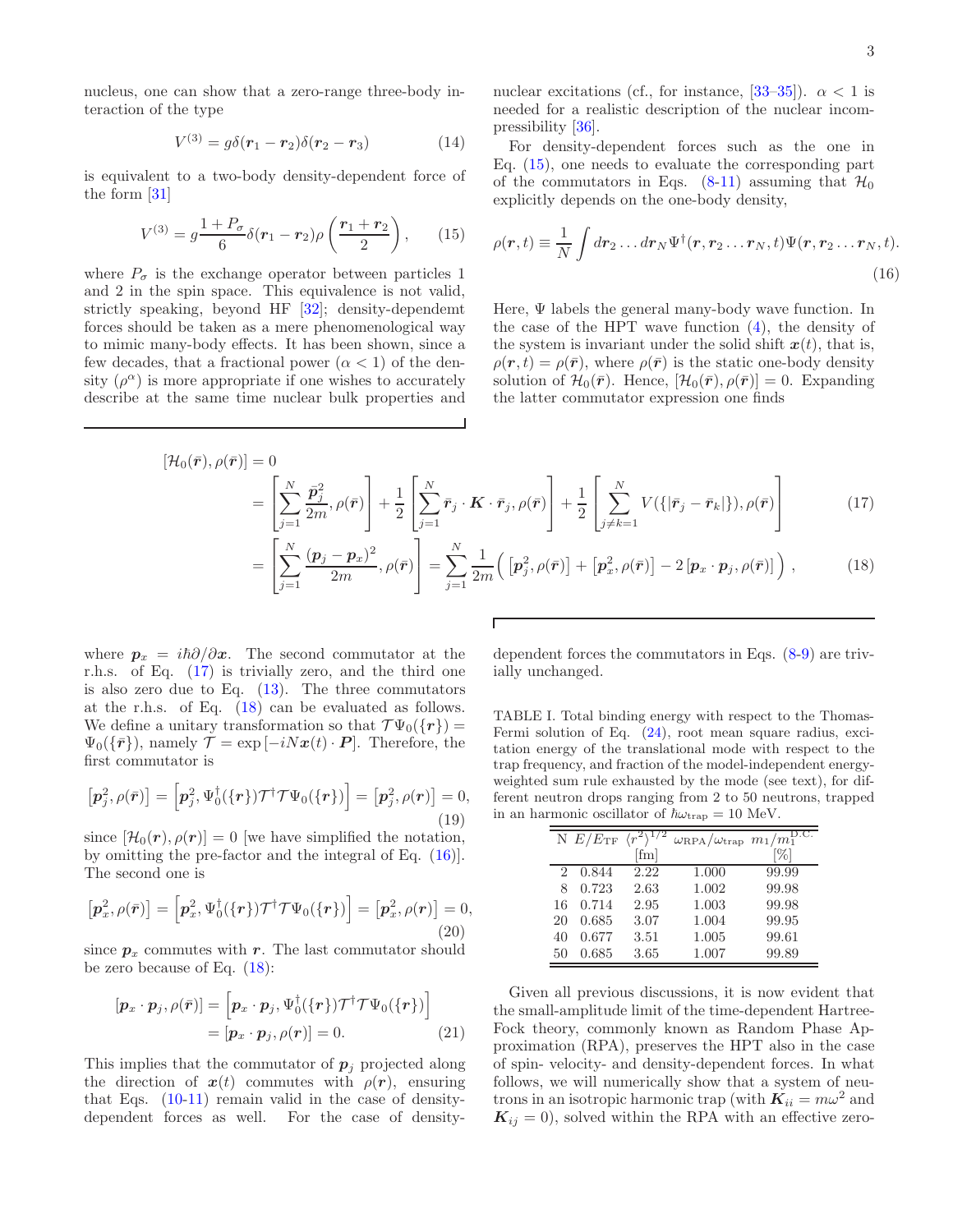range interaction which is spin-, velocity- and densitydependent, satisfies the HPT. This system is dubbed *neu*tron drop and it is a useful benchmark for testing nuclear models [\[37](#page-4-34)[–40](#page-4-35)]. RPA is a very successful approach for different types of fermionic systems; in nuclear physics it is the tool of choice for studying the collective motion, also in connection with the extraction of the parameters governing the nuclear equation of state, or with applications to processes of interest for particle physics and astrophysics [\[18,](#page-4-16) [33,](#page-4-31) [35\]](#page-4-32).

As our code is in spherical symmetry, we should seek among the RPA solutions with angular momentum and parity  $J^{\pi} = 1^{-}$ . The translational modes are known [\[18](#page-4-16)] to be excited by the so-called isoscalar dipole operator,  $\mathcal{O} = \sum_{i=1}^{N} r_i Y_{10}(\hat{r}_i)$ . The mode we are after should be essentially the only one excited by this operator, and its frequency should be equal to the trap frequency  $\omega$  according to the HPT. To better characterize its translational nature, we can look at its transition density. Transition densities are defined, for any given RPA state  $n$ , by [\[18,](#page-4-16) [41\]](#page-4-36)

$$
\delta \rho(\mathbf{r},t) = \frac{1}{N} \int d\mathbf{r}_2 \dots d\mathbf{r}_N \Psi_n^{\dagger}(\mathbf{r},\mathbf{r}_2 \dots \mathbf{r}_N,t) \Psi_0(\mathbf{r},\mathbf{r}_2 \dots \mathbf{r}_N).
$$
\n(22)

If the motion is associated with an infinitesimal displacement equal to  $\boldsymbol{A}$ , the transition density reads [\[1](#page-4-0)]

<span id="page-3-3"></span>
$$
\delta \rho(\mathbf{r}) = -\mathbf{A} \cdot \nabla \rho_0(\mathbf{r}). \tag{23}
$$

Here,  $\rho_0$  is the ground state density and the displacement A must be related to the harmonic motion in the trap  $\mathbf{x}(t)$ . If  $\mathbf{x}(t) = A\cos(\omega t + \phi)$ , then  $A = \sqrt{\frac{2}{Nmc^2\hbar\omega}}\hbar c$ because the energy  $\hbar\omega$  should be equal to the classical energy.

For our calculations we have used the RPA code published in Ref. [\[41\]](#page-4-36), adapted to treat a system in a harmonic trap. This code has been implemented with a two-body interaction of the Skyrme type which is zerorange, spin-, velocity- and density-dependent in its standard form [\[15\]](#page-4-14). For the numerical implementation, we have picked up the SAMi parameterization of the Skyrme model [\[42](#page-4-37)].

In Table [I,](#page-2-3) we show some results for different neutron drops ranging from 2 to 50 neutrons trapped in a harmonic oscillator potential having  $\hbar\omega_{\text{trap}} = 10$  MeV. In the second column, the total energy with respect to the Thomas-Fermi solution for a non-interacting N-fermion system [\[18\]](#page-4-16),

<span id="page-3-0"></span>
$$
E_{\rm TF} = \frac{3^{4/3}}{4} \hbar \omega_{\rm trap} N^{4/3} \;, \tag{24}
$$

is given. In the third column, the predictions for the root mean square neutron radius are shown. The results for the total binding energy and radius are consistent with previous calculations available in the literature [\[37](#page-4-34)[–40\]](#page-4-35), and are the only ones shown here that depend on the



<span id="page-3-2"></span>FIG. 1. Transition densities obtained from the RPA calculation (full line) and from the HPT in the form of Eq. [\(26\)](#page-3-1) (dashed line), in the case of different neutron drops trapped in a harmonic potential with  $\hbar\omega = 10$  MeV.

interaction. They are provided for the sake of completeness. In the fourth column, the frequency of the translational mode as found in the RPA calculations is given with respect to the trap frequency. Finally, in the last column, the fraction of the model independent energyweighted sum rule (EWSR) exhausted by the mode is shown [\[18\]](#page-4-16). The EWSR can be analytically calculated from the double-commutator (D.C.) as

$$
m_1^{\text{D.C.}} = \frac{1}{2} \langle \Psi_0^{\text{HF}} | [\mathcal{O}, [\mathcal{H}_0, \mathcal{O}]] | \Psi_0^{\text{HF}} \rangle
$$
  

$$
= -\frac{1}{2} \langle \Psi_0^{\text{HF}} | [\mathcal{O}, [\frac{\hbar^2 \nabla^2}{2m}, \mathcal{O}]] | \Psi_0^{\text{HF}} \rangle
$$
  

$$
= \frac{9\hbar^2}{8\pi m} N,
$$
 (25)

in a model independent fashion. In fact, due to Eq. [\(13\)](#page-1-4), the kinetic energy is the only term contributing to  $m_1^{\text{D.C.}}$ . It is clear from the table that the sharp RPA mode coincides, within  $\%$  accuracy, with the trap frequency and that such mode is the only one appreciably excited in the RPA: it exhausts essentially all the  $m_1^{\text{D.C.}}$ . This is a powerful test for the extended HPT that has been discussed in this work.

In Fig. [1,](#page-3-2) we compare the RPA transition densities  $\delta \rho_{\rm RPA}$  with the expected result from the HPT given in [\(23\)](#page-3-3): this becomes, in spherical symmetry,

<span id="page-3-1"></span>
$$
\delta \rho_{\text{HPT}}(r) = -\sqrt{\frac{2}{Nmc^2\hbar\omega}}\hbar c \frac{d\rho_0}{dr} \ . \tag{26}
$$

The results show a very good numerical agreement between the calculation and the expectations from the HPT. The root mean square deviation between the two results shown in Fig. [1](#page-3-2) is around, or smaller than,  $6 \times 10^{-4}$  fm<sup>-3</sup> which corresponds to a numerical error at the 1% level or below. This confirms that the RPA